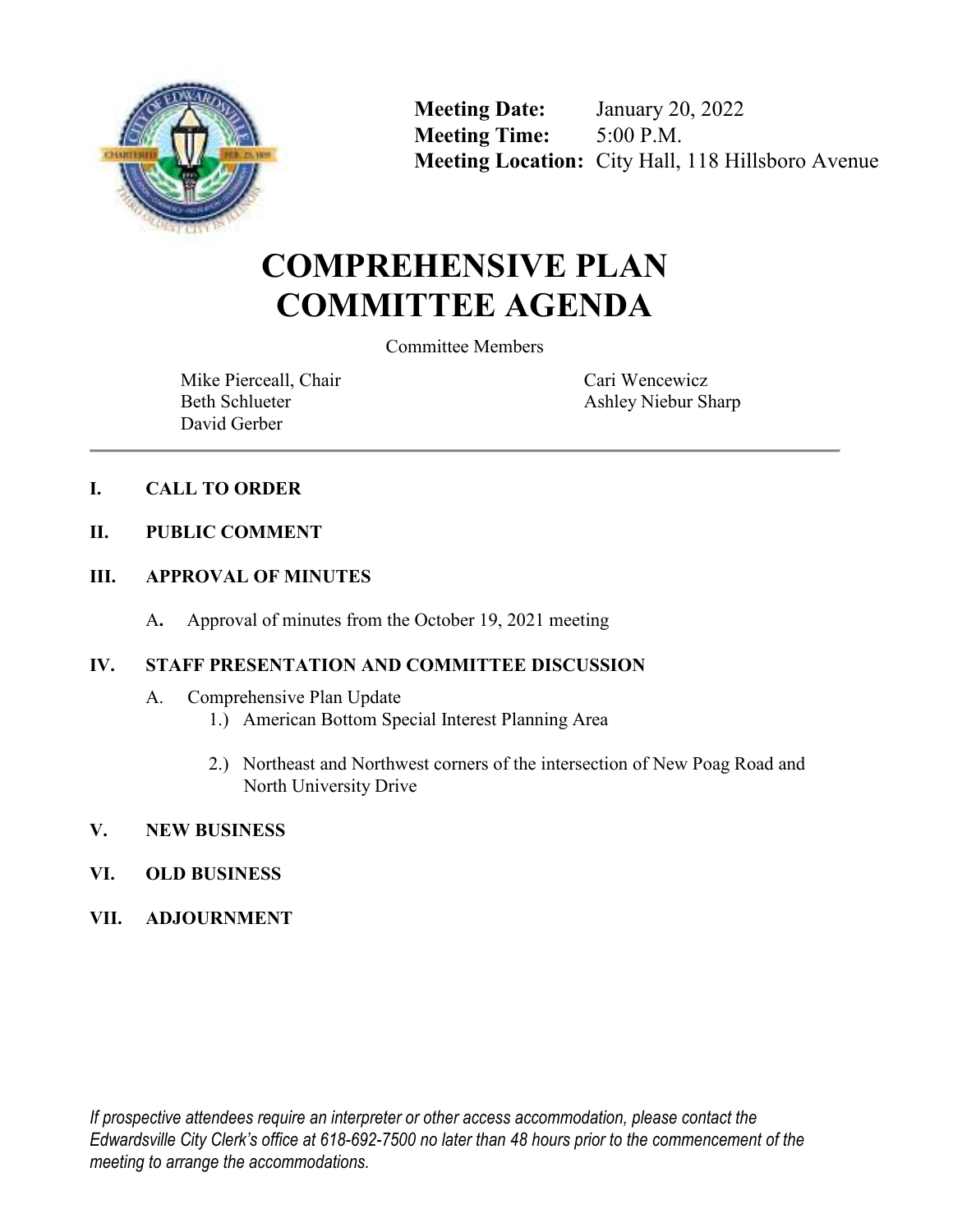# **COMPREHENSIVE PLAN SUB-COMMITTEE EDWARDSVILLE PLAN COMMISSION**  *October 19, 2021 5:30 PM*

Approved: \_\_\_\_\_\_\_\_\_\_\_\_\_\_\_\_\_\_\_\_

Date: \_\_\_\_\_\_\_\_\_\_\_\_\_\_\_\_\_\_\_\_\_

#### **I. CALL TO ORDER**

#### **PRESENT ABSENT**

 Mike Pierceall, Chair Beth Schlueter Cari Wencewicz David Gerber Mike Boline Emily Fultz, Staff Tammy Kehrer, Staff Eric Williams, Staff SJ Morrison, Ward 4 Alderman Walter Hunter Barb Hunter

A meeting of the Plan Commission's Comprehensive Plan Sub-Committee was held on Tuesday, October 19, 2021, and the following items were discussed:

#### **II. PUBLIC COMMENT:** None

#### **III. STAFF PRESENTATION AND COMMITTEE DISCUSSION**

**A**. Comprehensive Plan Update – American Bottom Special Interest Planning Area

 This focuses on the New Poag Road corridor. This is identified in the Comprehensive Plan as Special Interest Planning Area. This is comprised of diverse properties and are viewed by the City to be particularly unique in that they offer opportunities to enhance the quality of life for Edwardsville citizens in unique ways.

 The American Bottom unincorporated area is located on the west side of Edwardsville, north of Interstate 270 and on both sides of IL Route 255. It is within the 1.5 mile planning boundary of the City.This area is unique for a variety of reasons including:

 1) This area has been one where a great deal of warehouse storage and trucking industry uses have developed over the past 10 to 15 years. The Comprehensive Plan anticipates that this trend will continue for the foreseeable future and may continue to expand as a key area of employment.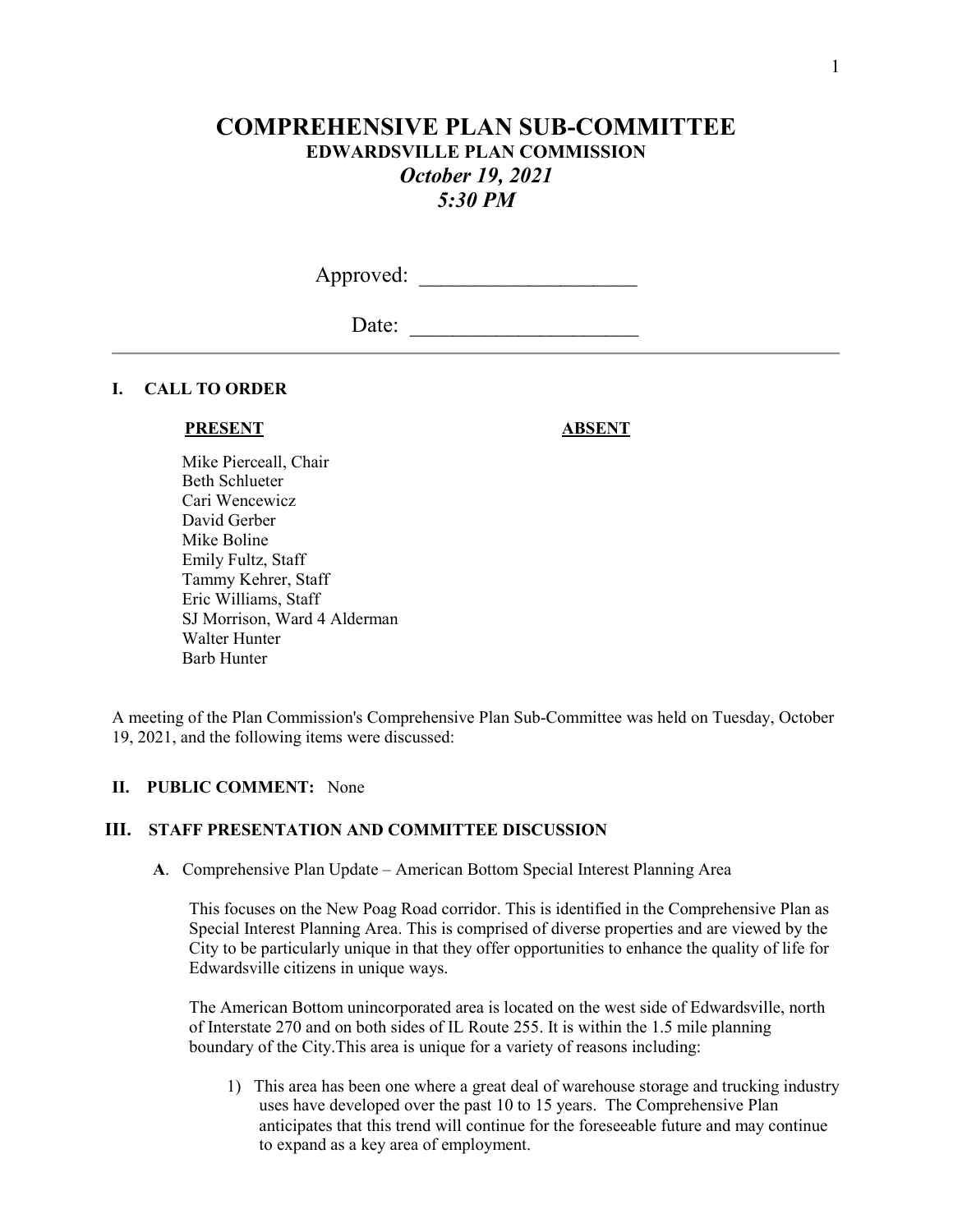- 2) This area is within a designated 100-year floodplain which is protected by the Chain of Rocks Levee and the Wood River Lower Levee. As of this writing, the Federal Emergency Management Agency is reviewing the adequacy of these levees in order to ensure that they continue to protect this floodplain area. Additional requirements related to protecting buildings constructed within this area may be imminent.
- 3) Portions of the American Bottoms are in or near a Tax Increment Financing District (TIF) and an Enterprise Zone. As of now, TIF 3, which is the TIF for that area, has been retired and is no longer in existence.

 Land Use Districts and the Comp Plan overall were discussed. The Comprehensive Plan focuses on Land Use compatibility. As time has gone on, there has been a shift to mixed use and planned integration of business, industrial, and residential uses. This plan focuses on a mix of uses instead of a separation of uses and focuses on five key considerations. They are as follows:

- Use Supports and complements other uses in district
- Location Appropriateness based on infrastructure and proximity to other uses
- $\bullet$  Intensity As measured by square footage, floor to area ratio, dwelling units/acre, height, traffic, area
- Design Lot size, setbacks, sidewalks, and street width
- Amenity Landscaping, tree preservation and grading

The Comprehensive Plan divides the City into five districts as follows:

- Neighborhood District A broad mix of residential uses which also supports a limited number of nonresidential uses that provide services to the neighborhood residents.
- Commercial District The Commercial District contains a variety of citywide and regional retail uses, as well as offices, businesses, personal services and high density multi-family dwellings as supporting uses within the district. Most of the retail uses in the district depend on auto access to and from major roadways to support and sustain their business activity.
- Employment District Employment Districts are locations for basic employment uses, including offices, corporate headquarters, manufacturing, warehouses, and research parks. The district contains significant concentrations of employment within the City and includes supporting uses such as multi-family residential, convenience retail, day care facilities, and restaurants.
- Downtown District Edwardsville's Downtown is intended to be the focal point of the city, serving not just as the government center of both